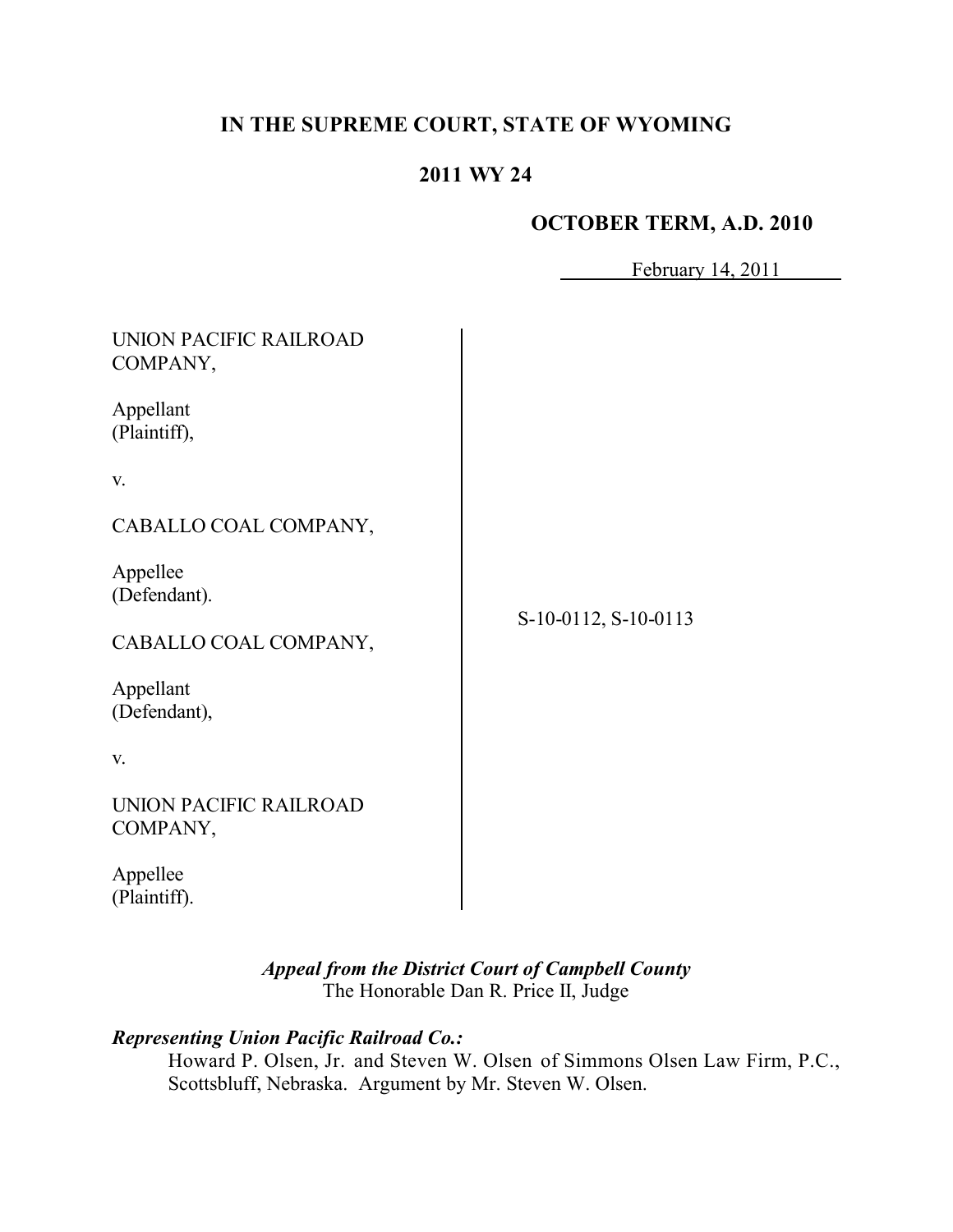#### *Representing Caballo Coal Co.:*

Richard A. Mincer and Billie LM Addleman of Hirst Applegate, LLP, Cheyenne, Wyoming. Argument by Mr. Addleman.

**Before KITE, C.J., and GOLDEN, HILL, VOIGT, and BURKE, JJ.**

**NOTICE: This opinion is subject to formal revision before publication in Pacific Reporter Third. Readers are requested to notify the Clerk of the Supreme Court, Supreme Court Building, Cheyenne, Wyoming 82002, of typographical or other formal errors so correction may be made before final publication in the permanent volume.**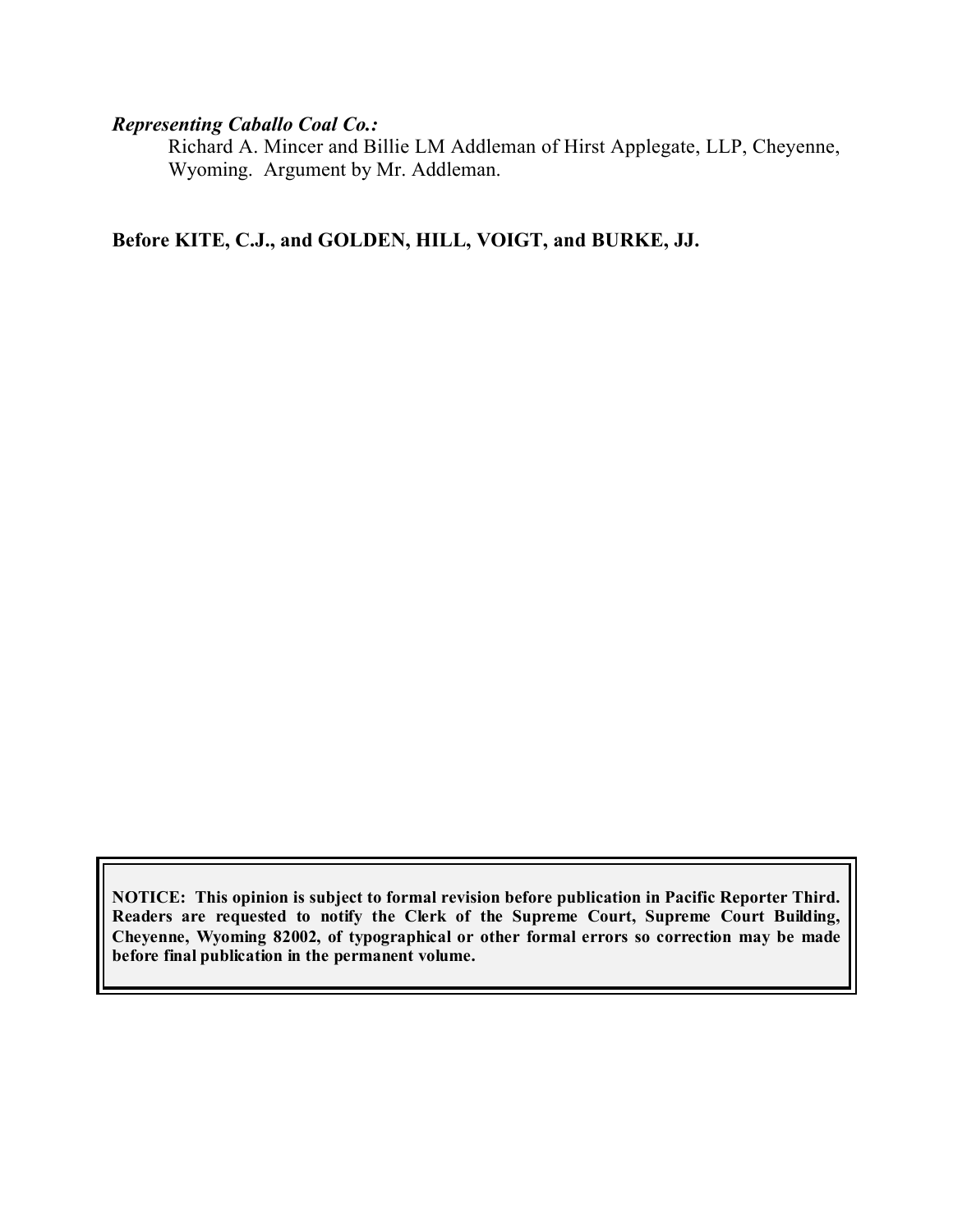## **KITE, Chief Justice.**

[¶1] Union Pacific Railroad Company (UP) appeals from the district court's order granting summary judgment in favor of Caballo Coal Company (CCC) on UP's claim that it was entitled to be indemnified for payments it made to one of its employees who was injured on CCC property. In a cross appeal, CCC claims the district court erred by granting summary judgment in favor of UP on CCC's counterclaim for attorney fees.

[¶2] We conclude the district court properly granted summary judgment to CCC because UP did not make any showing that CCC's negligence caused its employee's injury. However, the district court erred by granting summary judgment in favor of UP on CCC's claim for attorney fees because no motion had been filed and CCC was not given notice or an opportunity to be heard on the matter.

[¶3] Affirmed in part and reversed and remanded in part.

#### **ISSUES**

[¶4] We restate the issues presented by UP in Case No. S-10-0112 as follows:

1. Whether the court erred in granting Caballo's motion for summary judgment on the ground that Caballo had no duty to UP's employee.

2. Whether the district court should have granted UP's motion for partial summary judgment on the reasonableness of its settlement with Mr. Riecke.

The issue presented by CCC in Case No. S-10-0013, as restated, is:

1. Whether the district court erred by granting summary judgment in favor of UP on Caballo's claim for attorney fees when UP had not filed a summary judgment motion and Caballo had no opportunity to be heard on the matter.

#### **FACTS**

[¶5] On November 22, 2004, UP locomotive engineer, Roy Riecke, fell while inspecting the locomotive on the train he was operating from a CCC coal mine near Gillette, Wyoming to Bill, Wyoming. Mr. Riecke stated that he lost his footing on a thick layer of coal dust covering the ballast and fell backwards. He injured his right knee and lower back.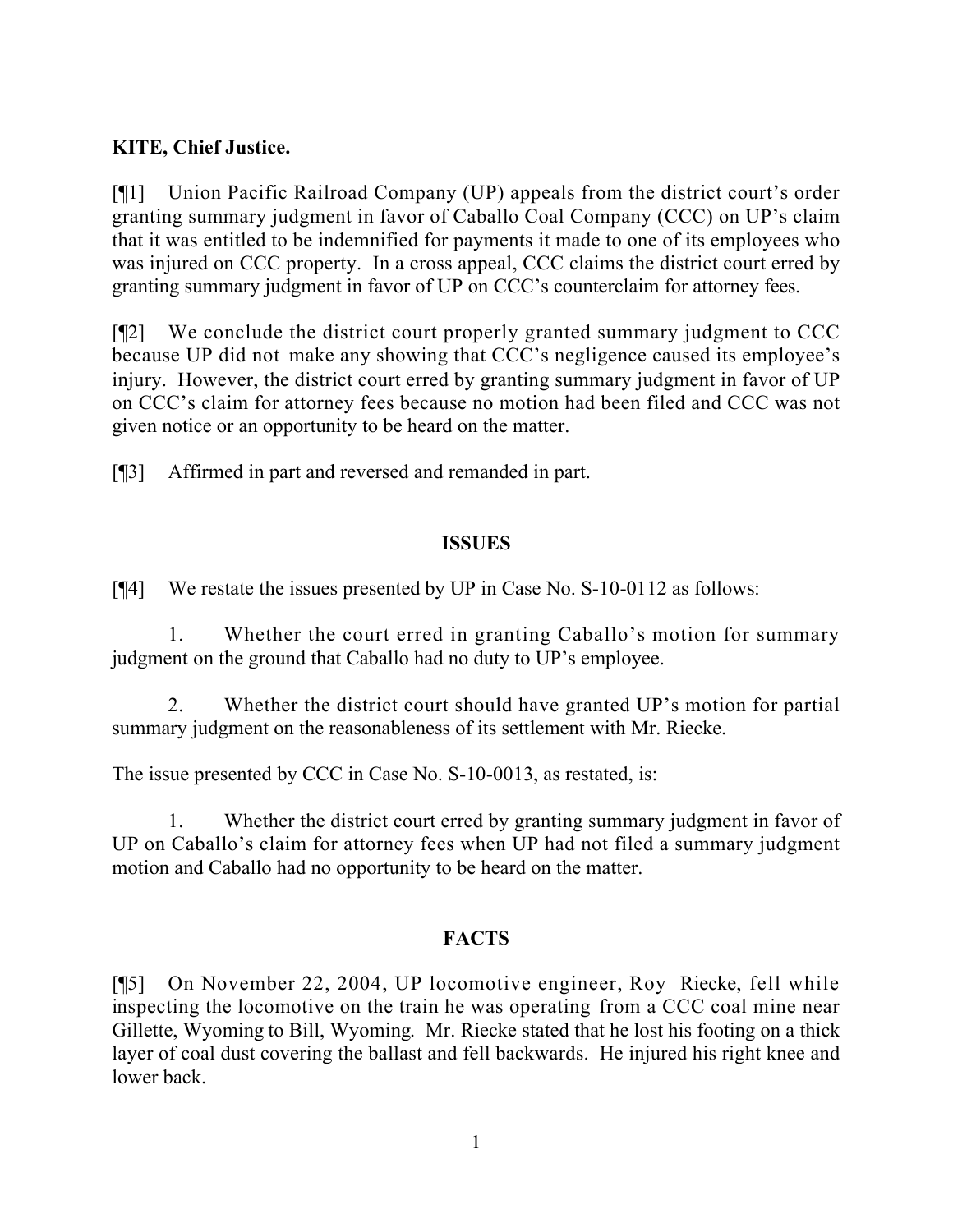[¶6] Mr. Riecke filed suit against UP in district court in Nebraska, claiming a right to compensation under the Federal Employers Liability Act. He claimed damages for his pain and suffering, loss of enjoyment of life, lost earnings and other compensatory and consequential damages. UP notified CCC of the suit and tendered the defense, claiming CCC was obligated to indemnify it pursuant to an agreement between the parties. The agreement, dated December 10, 2001, supplemented earlier agreements between the parties and their predecessors and stated in pertinent part:

## Section 4. LIABILITY: INDEMNIFICATION

CCC hereby agrees to indemnify and hold harmless UP from any and all loss, damage, injury or death arising from the operation of UP delivered trains over the Industry Tracks as provided in this Agreement, to the extent that they result from any negligence or wrongful act or omission of CCC's officers, employees or agents. UP hereby agrees to indemnify and hold harmless CCC from any and all loss, damage, injury or death arising from the operation of UP delivered trains over the Industry Tracks as provided in this Agreement, to the extent that they result from any negligence or wrongful act or omission of UP's officers, employees or agents.

[¶7] CCC denied UP's request to take over the defense of Mr. Riecke's suit and indemnify UP for its costs. UP settled with Mr. Riecke for \$400,000 on November 9, 2007. UP then filed a complaint against CCC seeking indemnification for the amount it paid to settle Mr. Riecke's suit and its attorney fees and costs. CCC generally denied liability under the agreement and counterclaimed under the indemnity provision quoted above for its costs and attorney fees associated with defending the pending suit. UP did not file a timely response to CCC's counterclaim and the district court clerk entered a default against UP. UP subsequently requested that the entry of default be set aside, and the district court granted its request. UP then answered and denied CCC's counterclaim.

[¶8] CCC filed a motion for summary judgment on UP's indemnification claim, arguing that, in order to establish liability under the indemnification provision, UP was required to demonstrate that CCC was negligent, and CCC did not owe a duty to Mr. Riecke so it could not be found to be negligent. UP also filed a motion for partial summary judgment, requesting an order that it had made a reasonable, good faith settlement of Mr. Riecke's suit.

[¶9] After a hearing, the district court granted CCC's motion for summary judgment and denied UP's motion as moot. UP filed a notice of appeal, but we dismissed the appeal because all outstanding issues had not been resolved by the district court's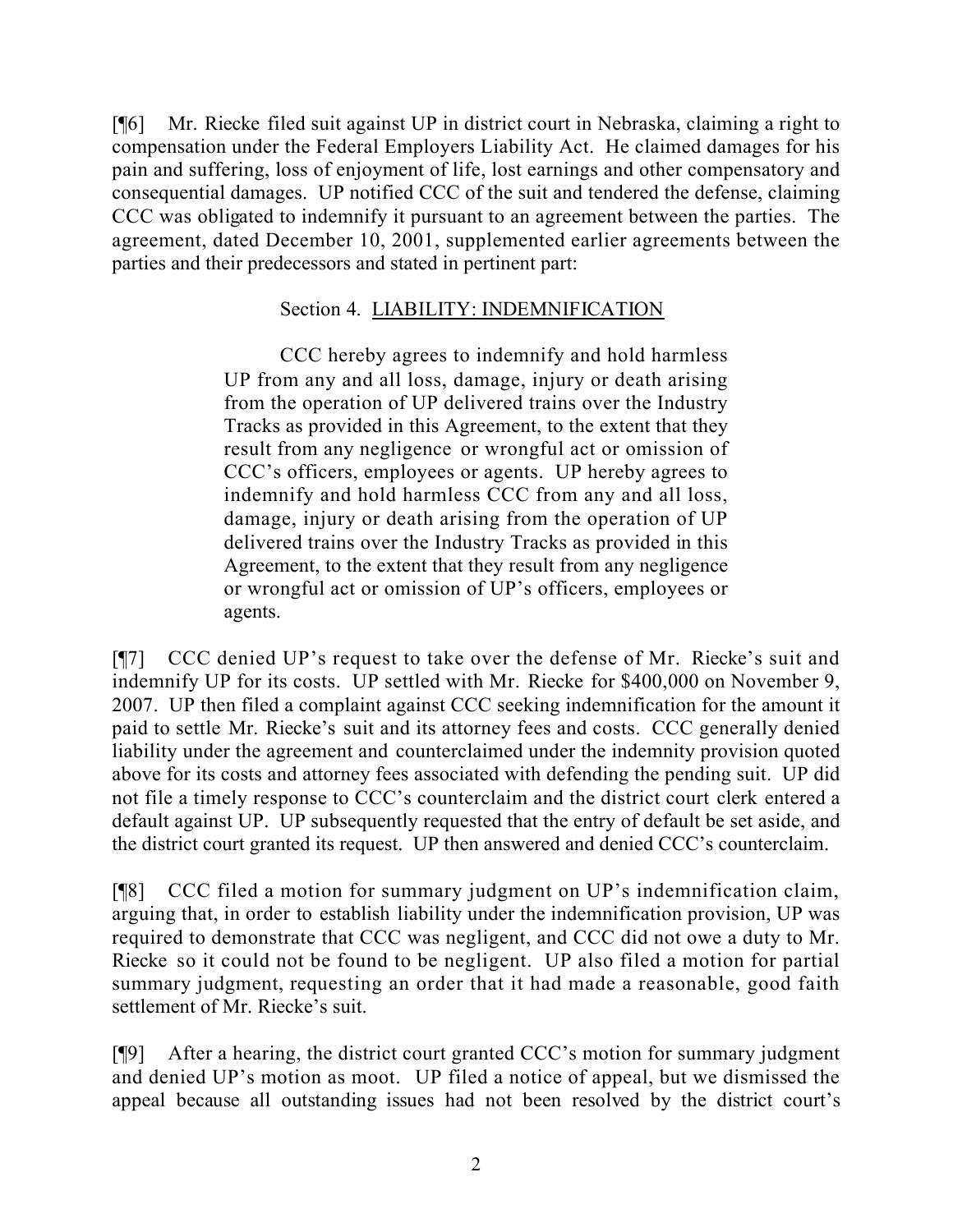summary judgment order. In particular there had been no ruling on CCC's counterclaim, and there was no "indication that the district court intended to direct the entry of a final judgment pursuant to W.R.C.P. 54(b)."

[¶10] Back in the district court, the court, apparently acting *sua sponte,* ruled that there were no material issues of fact and judgment as a matter of law should be granted in UP's favor on CCC's counterclaim. The district court stated that the indemnification language of the contract did not allow CCC to recover its attorney fees and costs because those expenses did not arise out of any negligence, wrongful act or omission on the part of UP. UP and CCC both appealed the respective judgments against them. UP's appeal was docketed as No. S-10-0112, and CCC's appeal was docketed as No. S-10-0113.

#### **STANDARD OF REVIEW**

[ $[$ [11] Summary judgments are governed by W.R.C.P. 56(c):

The judgment sought shall be rendered forthwith if the pleadings, depositions, answers to interrogatories, and admissions on file, together with the affidavits, if any, show that there is no genuine issue as to any material fact and that the moving party is entitled to a judgment as a matter of law.

[¶12] A district court's summary judgment ruling is reviewed *de novo*, using the same materials and following the same standards as the district court. The facts are considered from the vantage point most favorable to the party opposing the motion, and we give that party the benefit of all favorable inferences that may fairly be drawn from the record. *Metz v. Laramie County School Dist. No. 1,* 2007 WY 166, ¶ 17, 173 P.3d 334, 339 (Wyo. 2007); *Cook v. Shoshone First Bank,* 2006 WY 13, ¶ 11, 126 P.3d 886, 889 (Wyo. 2006).

  $<sup>1</sup>$  Rule 54(b) states:</sup>

<sup>(</sup>b) *Judgment upon multiple claims or involving multiple parties*. When more than one claim for relief is presented in an action, whether as a claim, counterclaim, cross-claim, or third-party claim, or when multiple parties are involved, the court may direct the entry of a final judgment as to one or more but fewer than all of the claims or parties only upon an express determination that there is no just reason for delay and upon an express direction for the entry of judgment. In the absence of such determination and direction, any order or other form of decision, however designated, which adjudicates fewer than all the claims or the rights and liabilities of fewer than all the parties shall not terminate the action as to any of the claims or parties, and the order or other form of decision is subject to revision at any time before the entry of judgment adjudicating all the claims and the rights and liabilities of all the parties.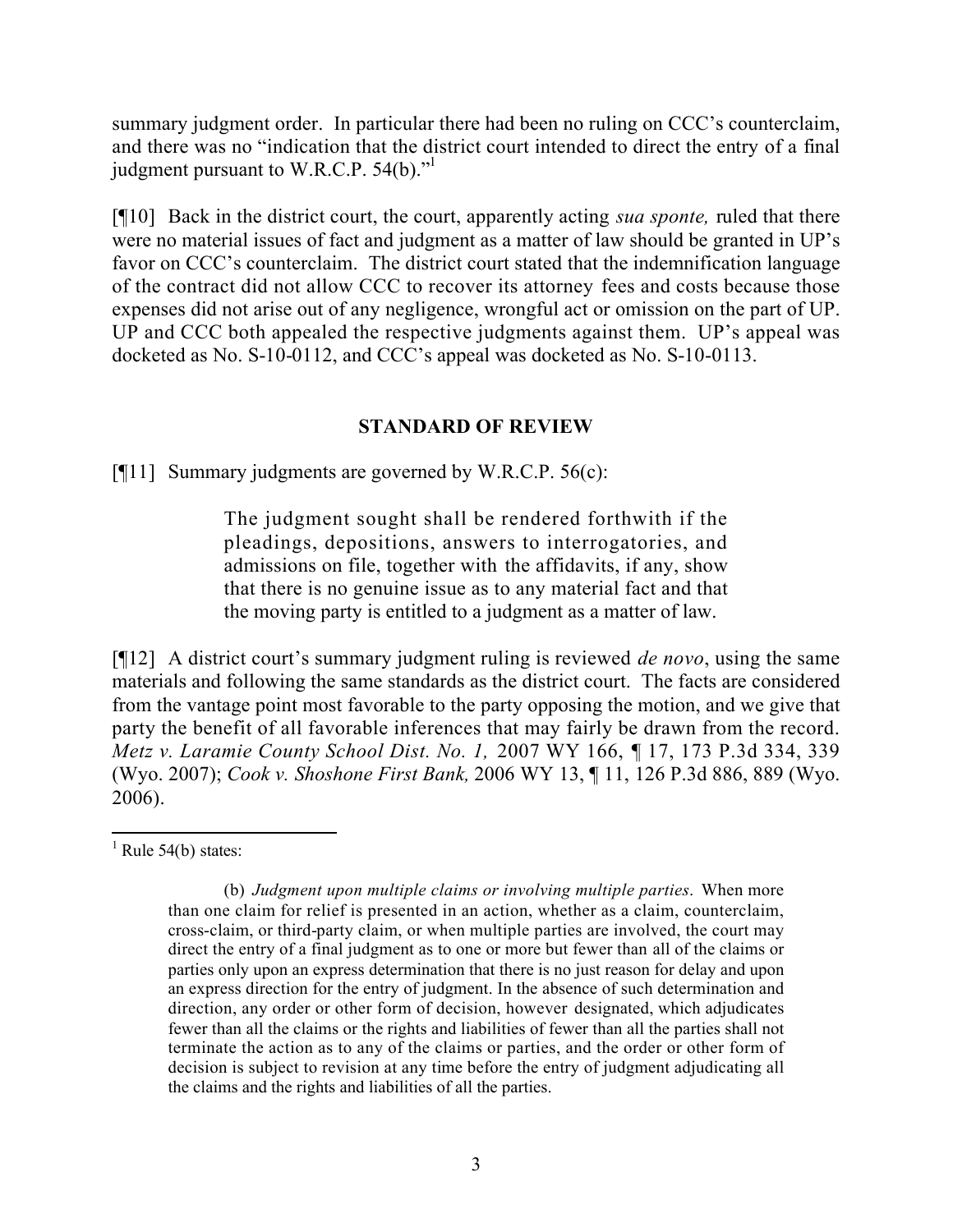[¶13] In cases involving questions of contract interpretation, the following standard of review applies:

> The initial question of whether the contract is capable of being understood in only one way is a question of law for the court. If the court determines that the contract is capable of being understood in only one way, then the language used in the contract expresses and controls the intent of the parties. In such case, the next question, what is that understanding or meaning, is also a question of law. When we review the district court's summary judgment decisions that a contract is capable of being understood in only one way and what that understanding is, we accord no deference to those decisions.

*M & M Auto Outlet v. Hill Inv. Corp.,* 2010 WY 56, ¶ 12, 230 P.3d 1099, 1104 (Wyo. 2010), quoting *Examination Mgmt. Servs., Inc. v. Kirschbaum,* 927 P.2d 686, 689 (Wyo. 1996) (internal citations omitted).

[¶14] Interpretation of procedural rules, including those governing summary judgments, is a question of law we review *de novo*. *Kruckenberg v. Ding Masters, Inc.,* 2008 WY 40, ¶ 14, 180 P.3d 895, 899 (Wyo. 2008).

#### **DISCUSSION**

#### *1. Case No. S-10-0012 – CCC's Obligation to Indemnify UP*

[¶15] General contract interpretation principles apply to indemnity agreements. *See, e.g*., *Jacobs Ranch Coal Co. v. Thunder Basin Coal Co.,* 2008 WY 101, ¶ 24, 191 P.3d 125, 133 (Wyo. 2008); *National Union Fire Insurance Co. v. Studer Tractor and Equip. Co.,* 527 P.2d 820, 828 (Wyo. 1974). Our goal in interpreting contracts is to discern the parties' intent. *Ultra Resources, Inc. v. Hartman,* 2010 WY 36, ¶ 22, 226 P.3d 889, 905 (Wyo. 2010); *Carlson v. Flocchini Invs.*, 2005 WY 19, ¶ 15, 106 P.3d 847, 854 (Wyo. 2005). The "language of the parties expressed in their contract must be given effect in accordance with the meaning which the language would convey to reasonable persons at the time and place of its use." *Moncrief v. Louisiana Land and Exploration Co.*, 861 P.2d 516, 524 (Wyo. 1993). "Where there is an express indemnity provision, its parameters are derived from the specific language of [the] contract." *Diamond Surface, Inc. v. Cleveland,* 963 P.2d 996, 1002 (Wyo. 1998).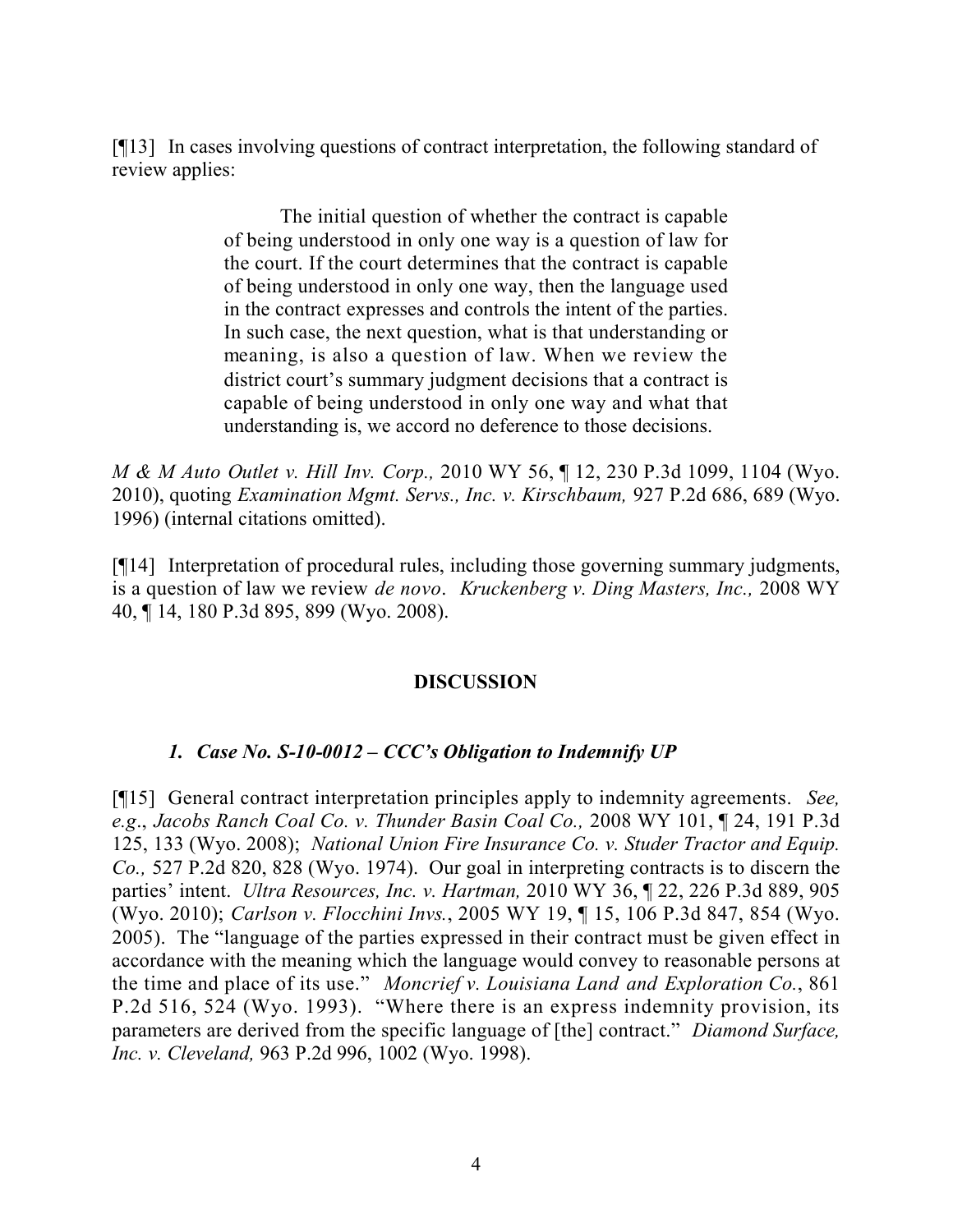[¶16] The district court determined that CCC did not owe a duty to Mr. Riecke and, therefore, could not be liable under the contract. UP argues, first, that CCC's duty to Mr. Riecke is irrelevant because CCC had a duty to it under the indemnity agreement. It is true that CCC owed a contractual duty to indemnify UP. However, the express terms of the contract control whether indemnification is required or not. *Diamond Surface,* 963 P.2d at 1002.

[¶17] Under the terms of their agreement, CCC was obligated to indemnify UP for any loss, damages, etc. arising from the operation of the trains over the tracks "**to the extent that they result from any negligence or wrongful act or omission of CCC's officers, employees or agents**." (Emphasis added). This type of provision, which grounds the right to indemnification upon the indemnitor's negligence, is common. By contrast, there are indemnification agreements where the indemnitor agrees to indemnify the indemnitee for all losses, regardless of fault. Provisions of this sort that exculpate the indemnitee from the consequences of his own negligence are disfavored by the courts and strictly construed. *See, e.g*., *Wyoming Johnson, Inc. v. Stag Industries, Inc.,* 662 P.2d 96, 99 (Wyo. 1983). UP's and CCC's agreement did not include an all-inclusive right to indemnification and allowed for indemnification only when the indemnitor's negligence, wrongful act or omission resulted in the indemnitee's loss. It is not, therefore, the sort of indemnification provision to which the rule of strict construction applies.

[¶18] UP claimed a right to indemnification for the "loss" it suffered as a result of Mr. Riecke's accident. UP's loss arose directly from the action Mr. Riecke brought against UP, specifically the \$400,000 it paid to settle his claim and attorney fees and costs. Under the plain language of the indemnification provision, UP had to establish that CCC's negligence, wrongful act or omission resulted in that loss. In that respect, an allegation of CCC's negligence was a condition precedent to its liability under the indemnification agreement.

[¶19] The elements of a negligence action are:

1) the defendant was under a duty of care to protect the plaintiff from injury or loss; 2) the defendant breached the duty owed to the plaintiff; 3) the plaintiff suffered actual injury or loss; and 4) the defendant's breach of the duty proximately caused the plaintiff's injury or loss. *Andersen v. Two Dot Ranch, Inc.,* 2002 WY 105, ¶ 11, 49 P.3d 1011, 1014 (Wyo. 2002).

*Sorenson v. State Farm Auto. Ins. Co.,* 2010 WY 101, ¶ 8, 234 P.3d 1233, 1236 (Wyo. 2010).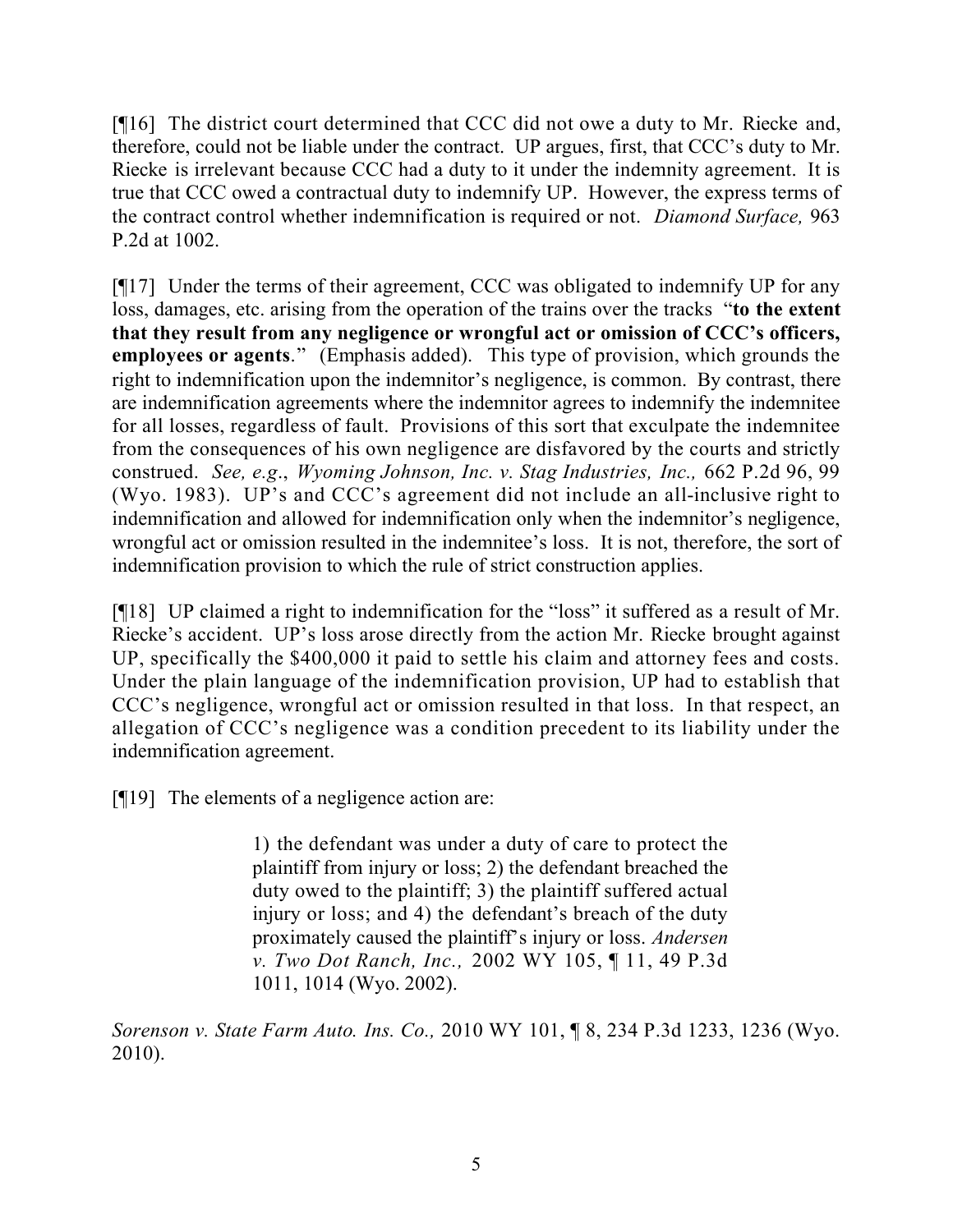[¶20] The district court ruled that CCC was entitled to summary judgment because it did not owe a duty to Mr. Riecke. CCC argued that, although it owned the premises and UP was transporting coal from CCC's mine, it did not owe a duty to Mr. Riecke because he was employed by UP and CCC did not maintain any control over him or the safety standards employed by UP or its employees. CCC cited *Hittel v. WOTCO, Inc.,* 996 P.2d 673, 678-79 (Wyo. 2000) and *Franks v. Indep. Prod. Co.,* 2004 WY 97, ¶ 10, 96 P.3d 484, 490 (Wyo. 2004), which state that an owner of a premises owes a duty to the employee of an independent contractor only if the owner exercises pervasive control over the independent contractor's work or assumes affirmative safety duties.

[¶21] In response to CCC's requests for admission, UP admitted that it trained Mr. Riecke on his duties as a locomotive engineer and applicable safety standards; it supervised its employees; CCC did not control the work of UP employees, in general, or Mr. Riecke, in particular; and CCC "did not control the work of Mr. Riecke on November 22, 2004," the date of his accident. The safety manager at the CCC mine averred that he oversees the training of CCC mine employees and the safety training of certain independent contractors at the mine; however, UP employees are exempt from the safety training requirements. On this record, it is clear that CCC did not exercise control over UP or Mr. Riecke's work and did not assume any affirmative safety duties for his work. Thus, CCC did not owe a duty to ensure Mr. Riecke's safety, even though he was on CCC property.

[¶22] For the first time, UP argues on appeal that CCC owed a duty to Mr. Riecke because he was a business invitee.<sup>2</sup> There are several reasons to reject UP's argument. First, we typically do not address arguments that were not raised in, or argued to, the district court unless they are fundamental or jurisdictional in nature. *See, e.g*., *Boyle v. Boyle,* 2006 WY 124, ¶ 18, 143 P.3d 368, 373 (Wyo. 2006). UP's argument is neither fundamental nor jurisdictional in nature. In addition, the cases UP cites pertain to situations where customers or patrons were injured on business premises. *See, e.g*., *Mostert v. CBL & Assocs.,* 741 P.2d 1090 (Wyo. 1987); *Bluejacket v. Carney,* 550 P.2d 494 (Wyo. 1976); *Honan v. Moss,* 359 P.2d 1002 (Wyo. 1961); *Loney v. Laramie Auto Co.,* 36 Wyo. 339, 255 P. 350 (Wyo. 1927). Mr. Riecke was not a patron or customer of CCC's and the policies and rules pertaining to business invitees do not apply to this situation. *See, e.g*., *Jones v. Chevron, U.S.A, Inc.,* 718 P.2d 890, 894-95 (Wyo. 1986) (distinguishing between business invitees and employees of independent contractors). Instead, the specific rules pertaining to independent contractors and owners apply under the facts of this case.

<sup>&</sup>lt;sup>2</sup> Wyoming law no longer distinguishes between invitees and licensees. The landowner owes the same duty to either, i.e., to exercise reasonable care under the circumstances. *See*, *Clarke v. Beckwith,* 858 P.2d 293 (Wyo. 1993).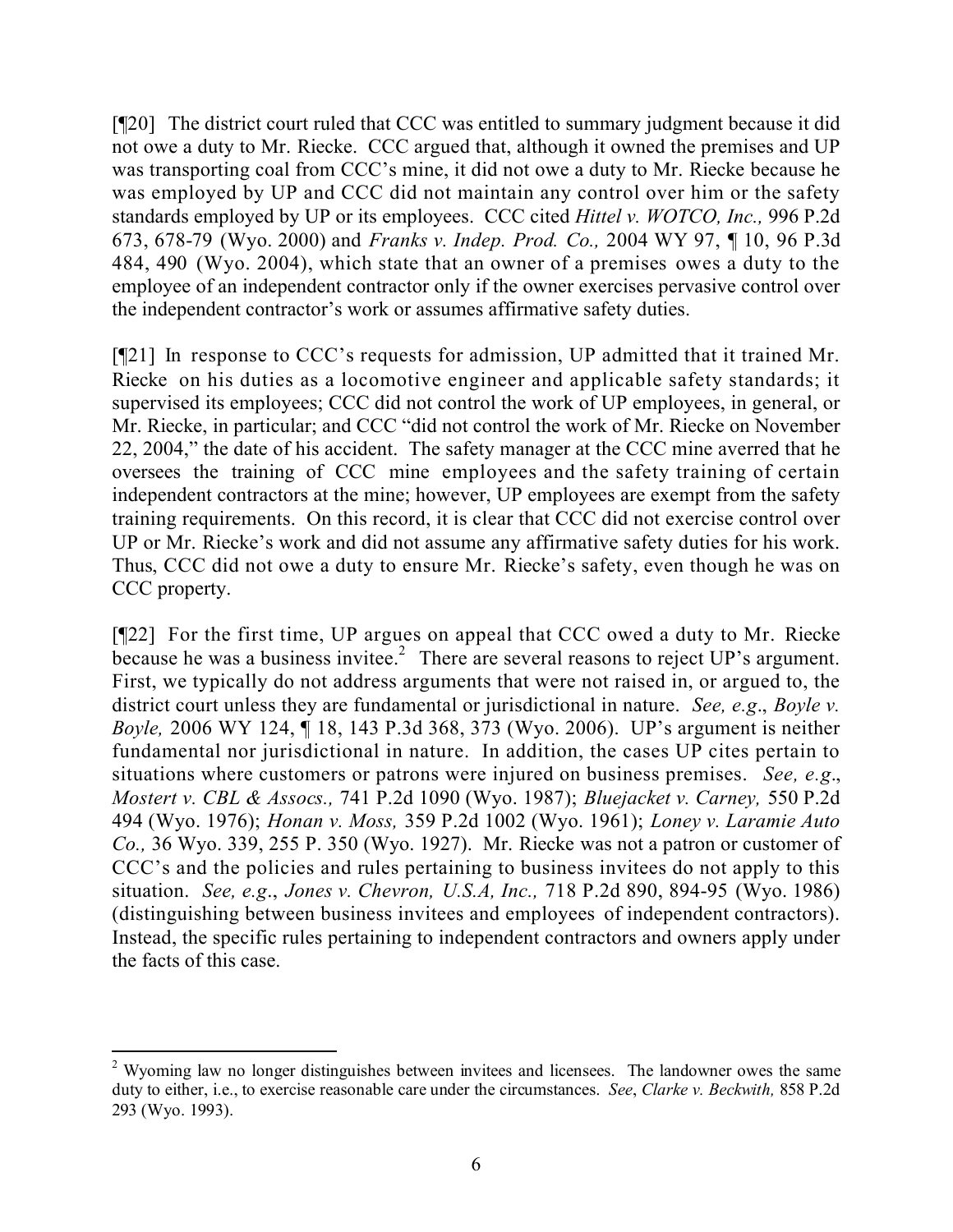[¶23] While we agree with the district court's analysis of the duty element in this case, we observe that it was unnecessary to undertake that analysis because UP did not allege that CCC's negligence caused Mr. Riecke's injuries. Moreover, Mr. Riecke never asserted that CCC was at fault in his accident. *Wyoming Johnson* is instructive in this regard. Wyoming Johnson was the general contractor on a construction job; Stag was a subcontractor; and Doyle was Stag's employee. Doyle was injured on the job and brought suit against Wyoming Johnson, alleging Wyoming Johnson was negligent. *Wyoming Johnson,* 662 P.2d at 97. Wyoming Johnson and Stag had entered into an indemnification agreement and Wyoming Johnson tendered the defense of Doyle's claim to Stag under the terms of that agreement. Stag refused the tender and the case between Wyoming Johnson and Doyle settled. Wyoming Johnson then brought an action against Stag, seeking indemnification. *Id.* 

[¶24] The Wyoming Johnson/Stag indemnification agreement had several provisions. One of them contained language very similar to that at issue in the instant case. It required Stag to indemnify Wyoming Johnson from "any and all claims . . . for injuries . . . to persons . . . on account of any act or omission of [Stag] . . . ." *Id.* at 98. We stated that Wyoming Johnson's claim under that provision of the agreement must fail because the "acts of negligence alleged in the Doyle complaint are acts or omissions of Wyoming Johnson, [or] its foreman, . . . but are not acts or omissions of Stag." Thus, there was no claim that Stag was negligent and Wyoming Johnson was not entitled to maintain an action under that provision of the contract. $3$ 

[¶25] As in *Wyoming Johnson,* neither Mr. Riecke in his complaint in the underlying case nor UP in its complaint in this case, alleged that CCC was specifically at fault for Mr. Riecke's accident. There is no indication that the \$400,000 paid by UP was for anything but its own potential fault. Thus, there is no allegation that the condition precedent, CCC's negligence, wrongful act or omission, was met in this case. The district court correctly granted summary judgment in favor of CCC on UP's indemnification claim. In light of that ruling, UP's motion for summary judgment as to the reasonableness of its settlement, which pertained to the damages element of its indemnification claim, is moot.

## *2. Case No. S-10-0113 – UP's Obligation to Indemnify CCC for its Attorney Fees*

[¶26] CCC claims the district court erred by granting summary judgment for UP on its counterclaim for the attorney fees and costs it incurred in defending this suit. A review

 $\overline{a}$ 

 $3$  The balance of the opinion addresses whether Stag was obligated under the parties' agreement to indemnify Wyoming Johnson for any losses Wyoming Johnson incurred, regardless of who was at fault. As we stated earlier, that type of an all-inclusive indemnification provision was not included in UP's and CCC's agreement.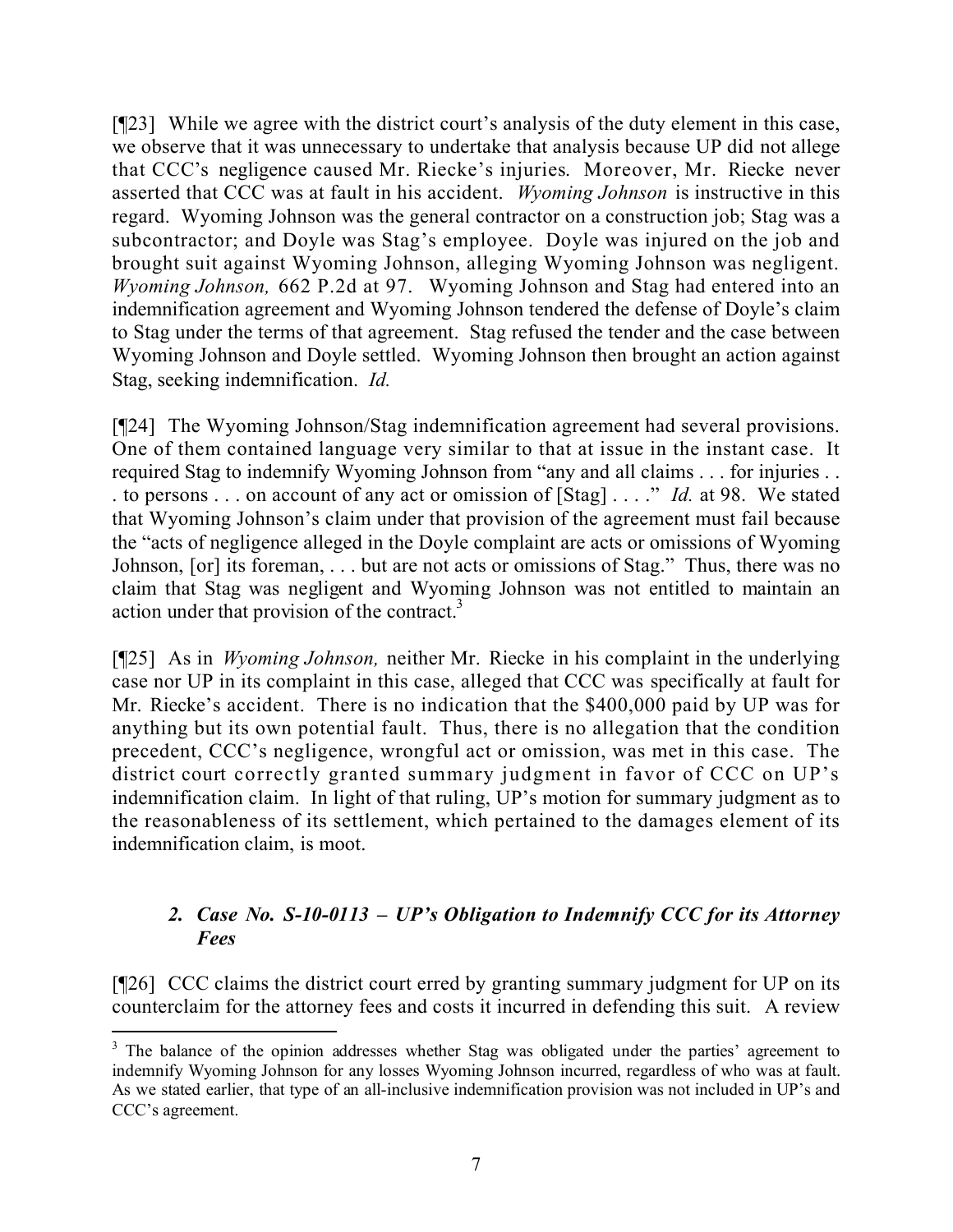of the course of proceedings is helpful in understanding this issue. UP filed its suit seeking indemnification for the expenses it incurred in defending and settling Mr. Riecke's suit. CCC answered and counterclaimed for its attorney fees and costs in defending the instant case. It claimed that it was entitled to recover those expenses under the same indemnification provision at issue in UP's action. In other words, CCC claimed UP must indemnify it pursuant to the following language:

> UP hereby agrees to indemnify and hold harmless CCC from any and all loss, damage, injury or death arising from the operation of UP delivered trains over the Industry Tracks as provided in this Agreement, to the extent that they result from any negligence or wrongful act or omission of UP's officers, employees or agents.

[¶27] As we have already explained, CCC filed a motion for summary judgment on UP's indemnity claim and UP filed a motion for summary judgment as to the reasonableness of its settlement. Neither party filed a motion for summary judgment on CCC's counterclaim. After the district court granted CCC's summary judgment motion on UP's claim, UP appealed to this court.

[¶28] The district court suspended further proceedings in the case "pending the outcome of the matters under appeal to the Wyoming Supreme Court." After reviewing the file, this Court dismissed the appeal because the counterclaim had not been resolved and we did not locate "any indication that the district court intended to direct the entry of a final judgment pursuant to W.R.C.P. 54(b)."

[¶29] Back in the district court, CCC requested a trial setting on its counterclaim, while UP asked the district court to correct the original summary judgment order to state that the judgment was final under W.R.C.P. 54(b) and "there is no just reason for delay" in appealing the ruling. Rather than ruling on any of the pending motions, the district court, apparently acting *sua sponte*, entered summary judgment in favor of UP on CCC's counterclaim for attorney fees. In brief, the district court ruled as a matter of law that the indemnification provision did not apply because CCC's claim for attorney fees and costs in defending this action did not arise out of any "negligence or wrongful act or omission" committed by UP. Both parties then appealed the respective summary judgments against them to this Court.

[¶30] CCC claims the district court should not have ruled on its counterclaim because there was no pending summary judgment motion. Summary judgments are governed by W.R.C.P. 56, which states in pertinent part: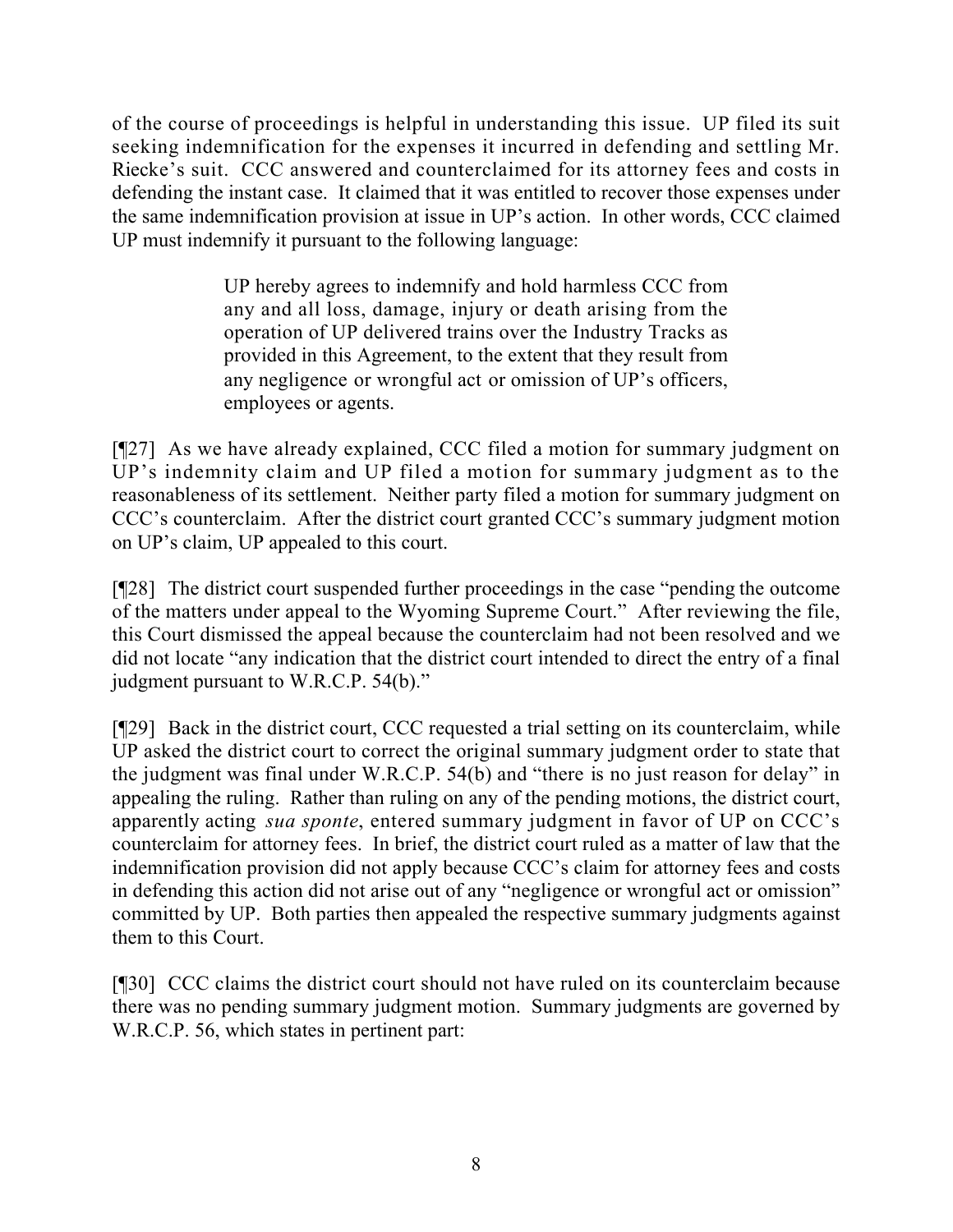#### **Rule 56. Summary Judgment**

(a) *For claimant*. A party seeking to recover upon a claim, counterclaim, or cross-claim or to obtain a declaratory judgment may, at any time after the expiration of 20 days from the commencement of the action or after service of a motion for summary judgment by the adverse party, move with or without supporting affidavits for a summary judgment in the party's favor upon all or any part thereof.

(b) *For defending party*. A party against whom a claim, counterclaim, or cross-claim is asserted or a declaratory judgment is sought may, at any time, move with or without supporting affidavits for a summary judgment in the party's favor as to all or any part thereof.

(c) *Motion and proceedings thereon*. Unless the court otherwise orders, the motion and any response and other papers relating thereto shall be served pursuant to Rule 6(c). The judgment sought shall be rendered forthwith if the pleadings, depositions, answers to interrogatories, and admissions on file, together with the affidavits, if any, show that there is no genuine issue as to any material fact and that the moving party is entitled to a judgment as a matter of law. . . . .

(e) *Form of affidavits; further testimony; defense required*. Supporting and opposing affidavits shall be made on personal knowledge, shall set forth such facts as would be admissible in evidence, and shall show affirmatively that the affiant is competent to testify to the matters stated therein. Sworn or certified copies of all papers or parts thereof referred to in an affidavit shall be attached thereto or served therewith. The court may permit affidavits to be supplemented or opposed by depositions, answers to interrogatories, or further affidavits. When a motion for summary judgment is made and supported as provided in this rule an adverse party may not rest upon the mere allegations or denials of the adverse party's pleading, but the adverse party's response, by affidavits or as otherwise provided in this rule, must set forth specific facts showing that there is a genuine issue for trial. If the adverse party does not so respond, summary judgment, if appropriate, shall be entered against the adverse party.

(f) *When affidavits are unavailable*. Should it appear from the affidavits of a party opposing the motion that the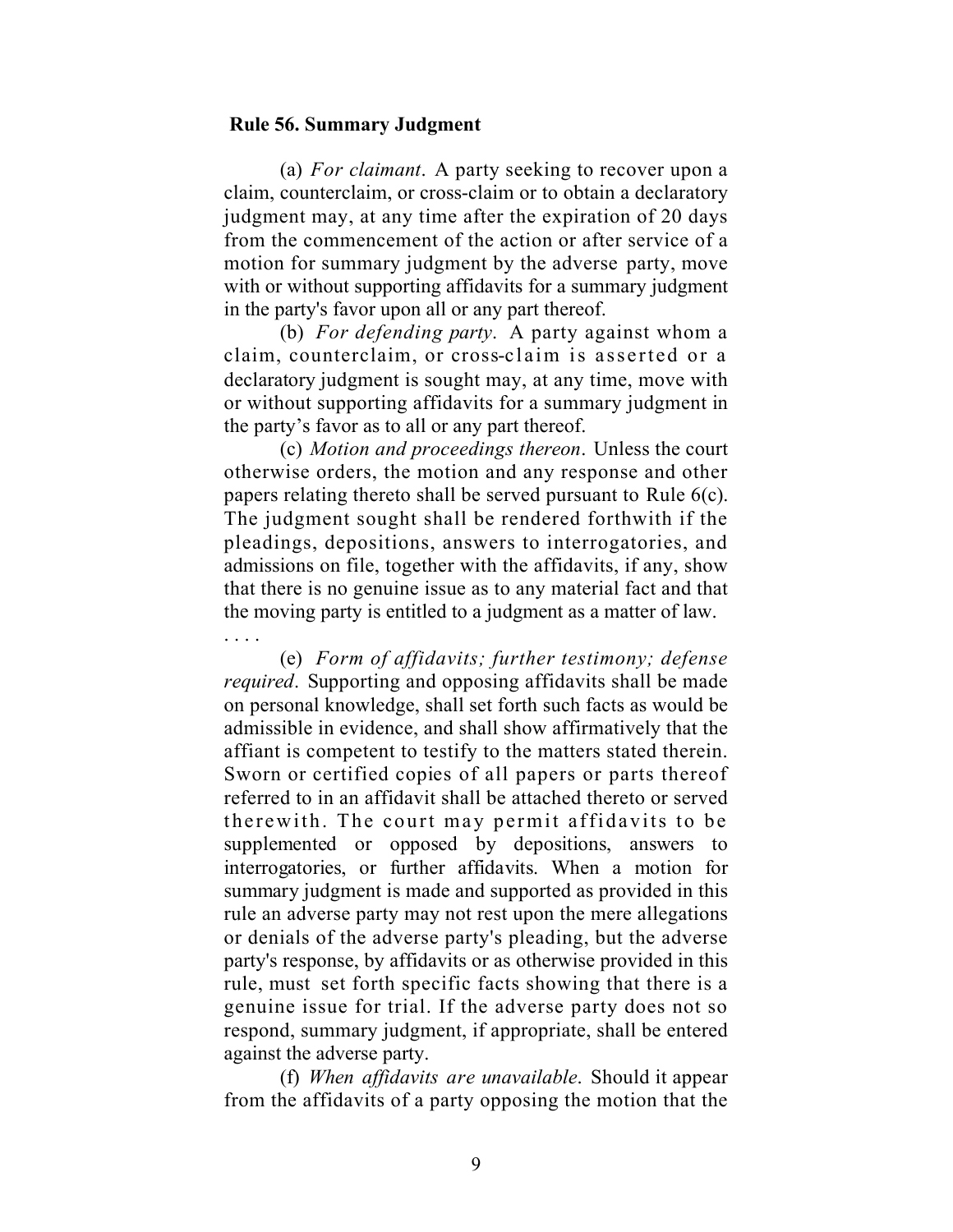party cannot for reasons stated present by affidavit facts essential to justify the party's opposition, the court may refuse the application for judgment or may order a continuance to permit affidavits to be obtained or depositions to be taken or discovery to be had or may make such other order as is just.

[¶31] Rule 56 clearly contemplates a motion and full adversary proceedings before a summary judgment is granted. There is no specific provision allowing for a district court to grant a summary judgment *sua sponte.* The teachings of *Kimbley v. Green River,* 642 P.2d 443 (Wyo. 1982), are pertinent here, although the discussion was in the context of a *sua sponte* conversion of a Rule 12(b)(6) motion to dismiss to a summary judgment motion. Quoting *Davis v. Howard*, 561 F.2d 565, 571-72 (5<sup>th</sup> Cir. 1977), we stated that "the Rule 56 strictures of notice, hearing and admissibility into evidence are strictly required." *Kimbley,* 642 P.2d at 445. "The concepts of notice, admissibility, and opportunity to be heard are ancient primaries. . . . However correct the conclusion below may be in the end, we cannot allow the shaving of principles for expediency when those precepts assure order and justice." *Id.* at 445-46.

[¶32] In a similar vein, we ruled in *Abraham v. Great Western Energy, LLC,* 2004 WY 145, ¶ 19, 101 P.3d 446, 455 (Wyo. 2004), that the district court abused its discretion by denying the plaintiffs' motion for a continuance of the summary judgment hearing when discovery was not yet complete. "By scheduling the hearing on the motions for summary judgment before the deadline for discovery had passed and, thus, not allowing the Abrahams adequate time to prepare and file any other pertinent materials prior to that hearing, they were deprived of the protections to due process afforded by the applicable rules of civil procedure." *Id.* at 455. *See, also*, *Jenkins v. Miller,* 2008 P.2d 45, ¶ 21, 180 P.3d 925, 932-33 (Wyo. 2008), where we adopted a procedure for *sua sponte* dismissal of a claim under Rule 12(b)(6), which requires, among other things, notice of the court's intent to dismiss the claim and an opportunity for both parties to respond. *Lee v. Board of County Comm'rs of the County of Sweetwater,* 644 P.2d 189, 190 (Wyo. 1982), stating that a non-moving party must be given an opportunity to present evidence and arguments in opposition to a motion for summary judgment.

[¶33] The basic premise of these holdings is to require a full presentation of the issue to the district court before judgment is rendered.<sup>4</sup> In this case, neither party filed a motion for summary judgment or presented any evidence or argument on the issue of whether CCC's counterclaim for attorney fees was appropriate. While we understand that the

 $\overline{a}$ 

<sup>&</sup>lt;sup>4</sup> The district court can grant summary judgment on an issue to the party who opposes a motion for summary judgment so long as the issue was completely presented to the district court. *See*, *Young v. Hawks,* 624 P.2d 235, 239 (Wyo. 1981). *See also*, *Newman v. American Nat'l Bank,* 780 P.2d 336, 341 (Wyo. 1989) (holding that court may grant summary judgment to non-moving plaintiff while granting summary judgment to another plaintiff).